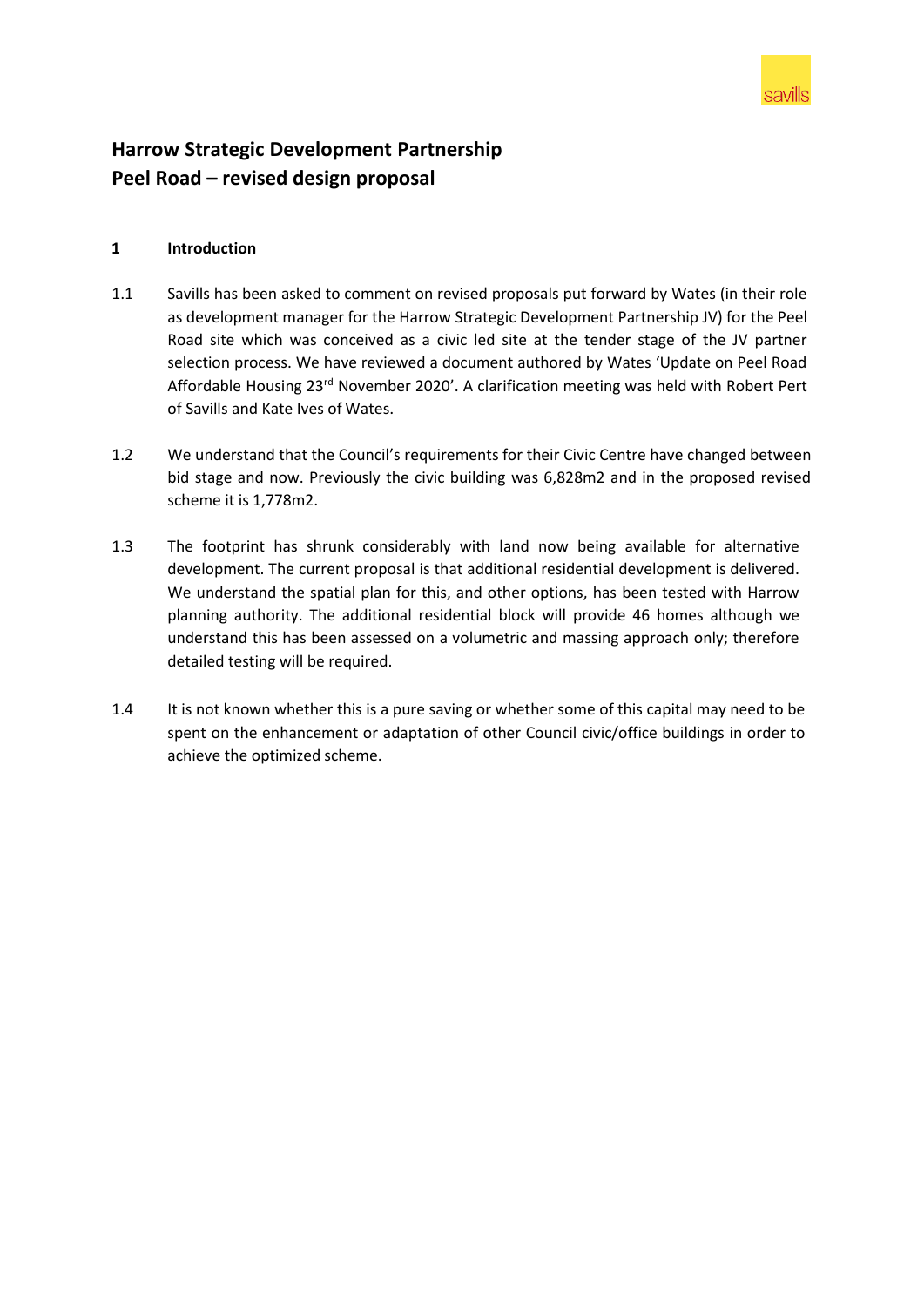

1.5 In the original scheme the PRS residential element was due to be taken to the market as a forward fund opportunity with the joint venture taking a development margin on this. Therefore for the joint venture as developer the reduction in civic space delivery does not change the commercial position on the basis that the PRS element remains the same.

#### **2 Options**

- 2.1 The key questions are around what the joint venture should do with the proposed new residential block and, separate to that, does the Council wish to take a position as purchaser/investor in the new block and the PRS block.
- 2.2 The first consideration is whether a significantly reduced civic/office element is an appropriate strategy. We understand that the Council has done analysis of its occupational requirements and that is what has driven the revised floorspace target. On this basis, a further consideration is therefore whether building a significant quantum of office space speculatively is a reasonable option. This is not considered an office market and therefore our advice would be that developing any significant level of office floorpsace, without a prelet with significant covenant strength, would not be in the Council's commercial interests.
- 2.3 We understand that the joint venture will be content to deliver (via Wates as contractor) the additional residential block as an affordable block for the Council. In this scenario the Council will be buying this at cost which is currently estimated to be £12m. Given the 'savings' being made on the civic element this is an affordable decision without breaching the cost neutrality position that the Council have sought to lock into the overall deal. We understand no other elements of the overall deal are subject to change as a result of the Civic requirements changing; therefore the change is limited to the Peel Road site. So the additional £12m cost of the new residential block can be paid for from the £27m savings. The timing of the 'savings' and 'new expenditure' will need to be understood to assess whether there are any cashflow (and therefore borrowing requirement) implications for the Council. Additionally the Council will need to ensure that the new residential block can deliver the required outputs in terms of tenure, unit sizes, design and specification.
- 2.4 The Council is also considering whether to purchase the PRS block for affordable housing purposes. This block is comprised of one and two bedroom properties and provides 134 homes overall.
- 2.5 As a unit mix for 100% affordable we would question its appropriateness. There may be a rationale for the Council to invest (or co-invest with Wates through the JV, or another funding partner) in this block to deliver PRS homes or sub-market homes. With the right management regime this would seem a more appropriate end use for a block of this scale. Clearly this would be meeting a different need both in terms of returns/outputs for the Council and end consumer need. Such investment would therefore require strategic justification for Council investment and a clear understanding of the funding requirements and anticipated returns.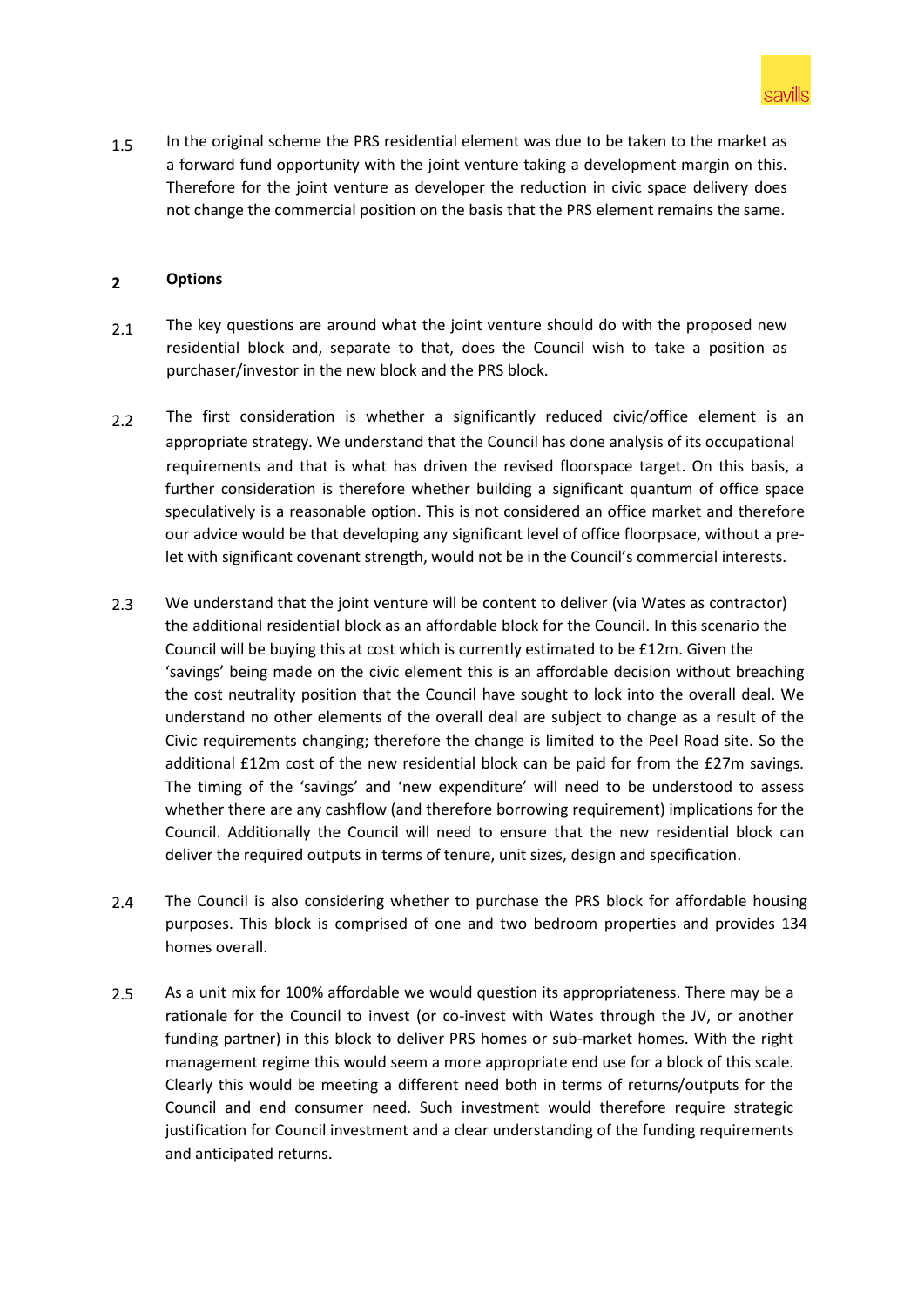

2.6 It should also be noted that the purchase of both the PRS and new residential block would result in greater expenditure by the Council than in the original scheme where the Council was buying the Civic Centre at a cost of £42.1m. The table below shows this difference:

| <b>PEEL ROAD ELEMENTS</b>                         | <b>TOTAL COST £</b> |
|---------------------------------------------------|---------------------|
| Civic Centre                                      | £14,816,188         |
| New affordable block                              | £12,067,656         |
| PRS block                                         | £31,051,788         |
| <b>TOTAL</b>                                      | £57,935,632         |
| Original cost of Civic Centre                     | £42,172,353         |
| Additional costs by purchasing aff and PRS blocks | £15,763,279         |

- 2.7 The joint venture (including the Council as a shareholder/member) will also need to consider the best course of action. We understand it has already been established, through design work and planning consultation, that a residential block (broadly as currently conceived) is the most appropriate alternative land use. Taking this course of action does not diminish the returns to the joint venture because the development returns on this site were always being derived solely from the PRS block.
- 2.8 Delivering an affordable block to the Council provides certainty on the exit strategy and could provide some planning benefits in terms of the affordable delivery; for example if the new block provided 100% affordable this could satisfy planning requirements across this site and therefore remove the need for the PRS block to provide affordable housing which is the current position. This may produce benefits in terms of attractiveness to funders/operators if the block is mono-tenure.
- 2.9 The joint venture will also need to consider that if the Council purchases the PRS block at cost what does this do to overall returns to the JV as it is assumed that the joint venture has been assuming more than simply a cost plus margin.

# **3 Affordable housing – value and affordability to the Council**

3.1 To provide an indication of the likely subsidy levels required we have assessed the average value of a dwelling (based on the 46 unit block with the same values applied to the PRS block) for three tenures: social rent, London Affordable Rent, and shared ownership.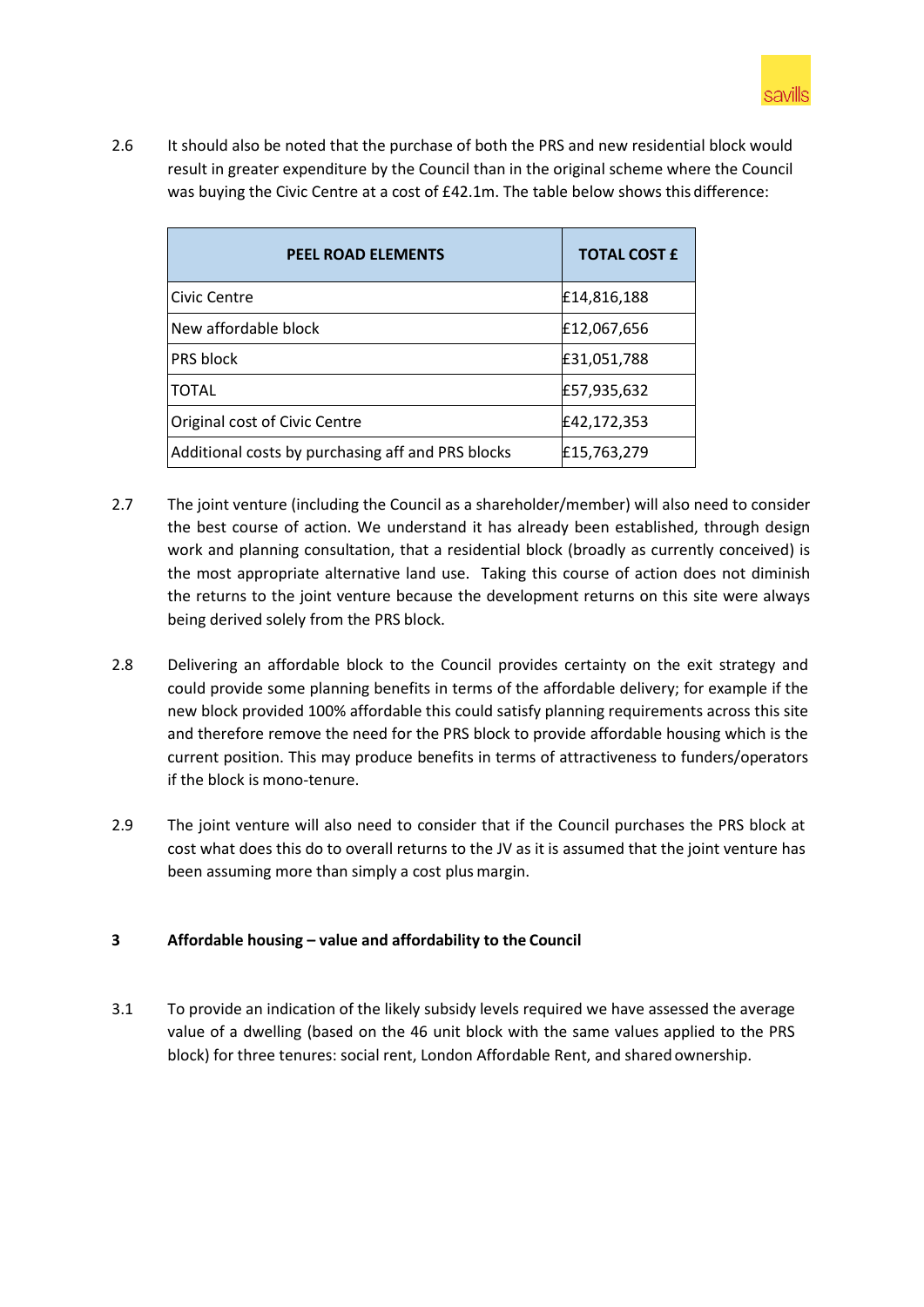

- 3.2 A mono-affordable tenure scheme is unlikely to be desirable across both blocks. A mixedtenure scheme is likely to be more desirable and financially viable albeit considerable thought will need to be given to how different housing products will be designed in just two blocks.
- 3.3 Consideration should also be given to the optimum grant subsidy mix. The new GLA prospectus does not support grant for LAR which might provide an opportunity for the Council to maximise social rent delivery utilizing GLA grant whilst deploying RTB receipts into affordable rented products at higher rents.